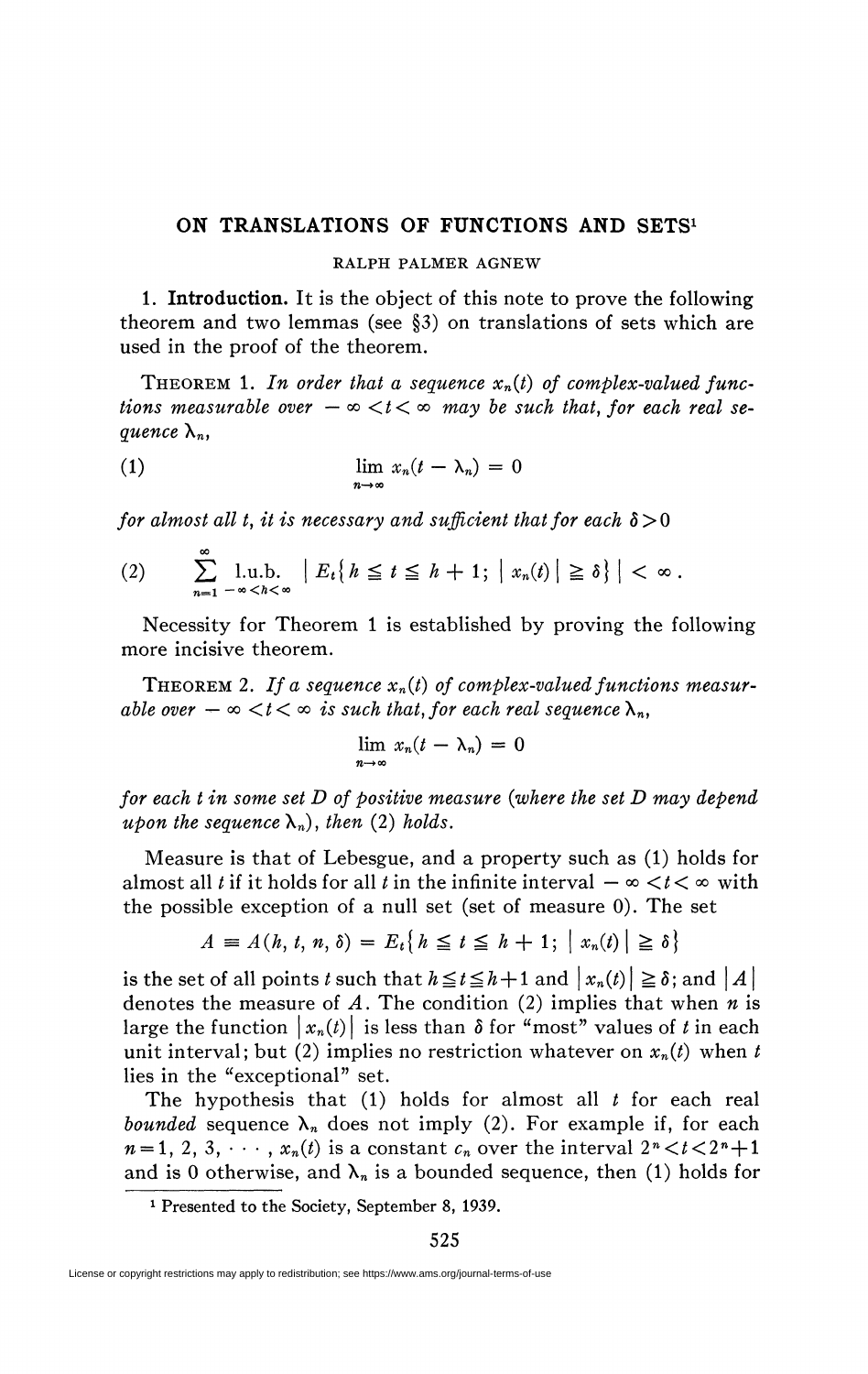each *t*; but (2) fails in case  $c_n$  fails to converge to 0 as *n* becomes infinite.

2. **Proof of sufficiency for Theorem** 1. Let  $x_n(t)$  be a sequence of measurable functions for which (2) holds, and let  $\lambda_n$  be a sequence of real numbers. It follows from (2) that, for each  $\delta > 0$ ,

(3) 
$$
\sum_{n=1}^{\infty} \lim_{-\infty} L_n \left\{ h \leq t \leq h+1; \left| x_n(t-\lambda_n) \right| \geq \delta \right\} < \infty.
$$

Let  $J$  denote an arbitrary finite interval. Since  $J$  can be covered by a finite set of unit intervals  $h \le t \le h + 1$ , it follows from (3) that for each  $\delta > 0$ 

(4) 
$$
\sum_{n=1}^{\infty} |E_t\{t \cdot J; \mid x_n(t-\lambda_n)| \geq \delta\}| < \infty.
$$

Setting

(5) 
$$
A_{n,p} = E_t \{ t \in J; |x_n(t - \lambda_n)| \geq p^{-1} \}, \quad n, p = 1, 2, 3, \cdots,
$$

we see that (4) implies existence of indices  $n_1 < n_2 < n_3 < \cdots$  such that

(6) 
$$
\sum_{n=n_p}^{\infty} |A_{n,p}| < 2^{-p-1}, \qquad p = 1, 2, \cdots.
$$

Setting

(7) 
$$
A_r = \sum_{p=r}^{\infty} \sum_{n=n_p}^{\infty} A_{n,p}, \qquad r = 1, 2, \cdots,
$$

we find

(8) 
$$
|A_r| \leq \sum_{p=r}^{\infty} \sum_{n=n_p}^{\infty} |A_{n,p}| < \sum_{p=r}^{\infty} 2^{-p-1} = 2^{-r}, \qquad r = 1, 2, \cdots.
$$

Let

$$
(9) \hspace{1cm} J_r = J - A_r, \hspace{1cm} r = 1, 2, \cdots.
$$

If  $t \in J_r$  then, when  $p > r$ ,

(10) 
$$
\left| x_n(t-\lambda_n) \right| < p^{-1}, \qquad n \geq n_p,
$$

so that  $x_n(t-\lambda_n)$  converges to 0 over  $J_r$ . Hence  $x_n(t-\lambda_n)$  converges to 0 over  $J_1 + J_2 + \cdots$ . But  $J_r$  is a subset of *J* having measure greater than  $|J| - 2^{-r}$ ; hence  $J_1 + J_2 + \cdots$  is a subset of *J* having measure  $|J|$ . Therefore  $x_n(t-\lambda_n)$  converges to 0 for almost all *t* in *J*.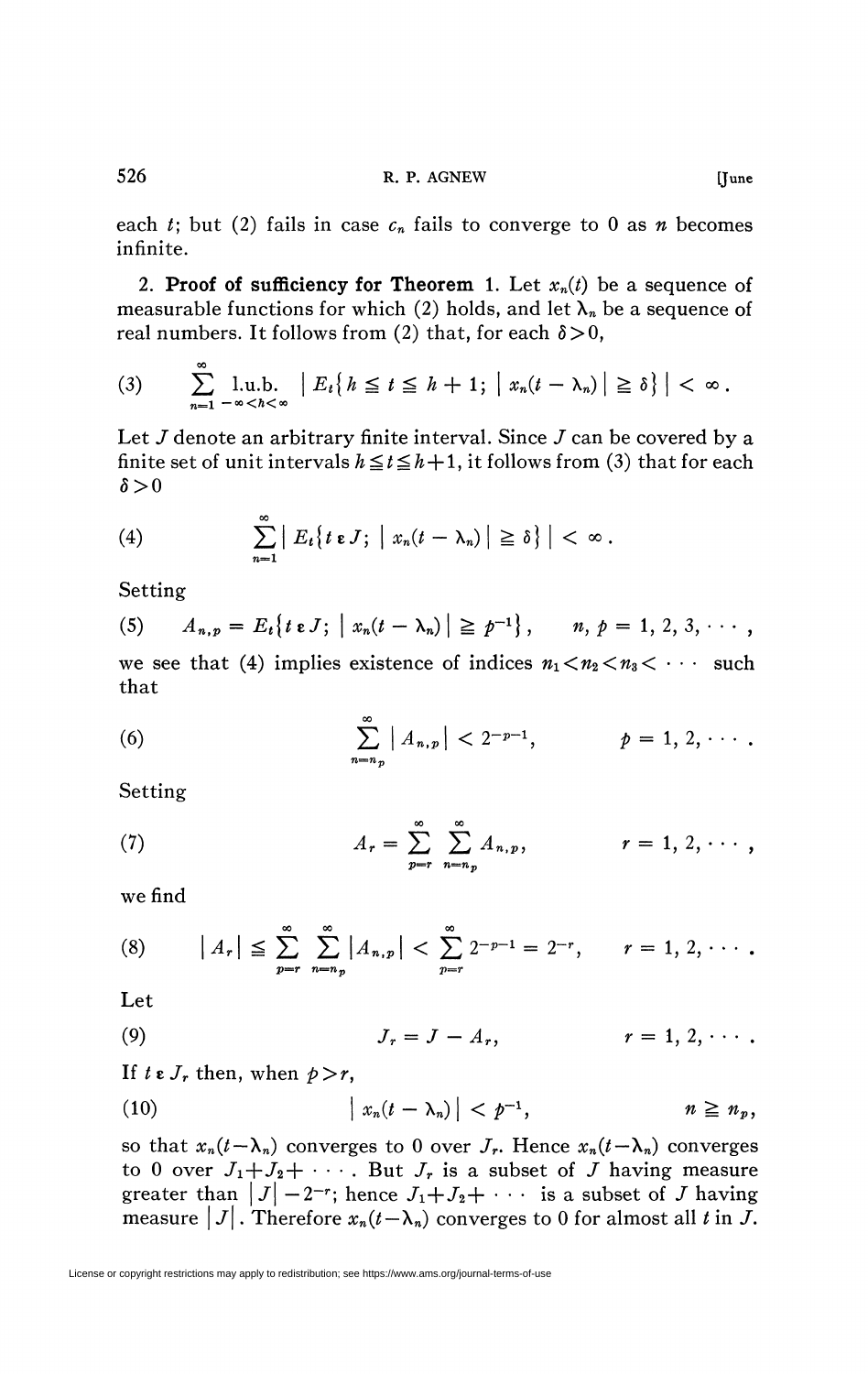Since *J* is an arbitrary finite interval,  $x_n(t-\lambda_n)$  must converge to 0 for almost all  $t$  in  $-\infty < t < \infty$  and sufficiency for Theorem 1 is proved.

3. **Lemmas on translations of sets.** In this section we prove two lemmas. The first states that if *C* and *B* are measurable subsets of unit intervals, then it is possible to translate *B* in such a way that the intersection of *C* and the translation of *B* will have measure at least  $\frac{1}{2}|C||B|$ . The first lemma is used in proof of the second which specifies conditions under which a given sequence of sets can be translated so as to cover each point of the interval  $-\infty < t < \infty$ , with the exception of a null set, an infinite number of times. The close connection established in §4 between Lemma 2 and Theorem 2 shows that the combined proofs of Lemmas 1 and 2 furnish essentially a proof of Theorem 2.

If E is a set of points t in the interval  $-\infty < t < \infty$  and  $\lambda$  is a real number, let  $E(\lambda)$  denote the set of points *t* such that  $t - \lambda \varepsilon E$ ; thus  $E(\lambda)$  is the set obtained by translating the set E to the right  $\lambda$  units. Let *U* denote the unit interval  $0 \le t \le 1$ .

LEMMA 1. If C and B are measurable subsets of U, then

(11) 
$$
\max_{-1 \leq \lambda \leq 1} |CB(\lambda)| \geq \frac{1}{2} |C| |B|.
$$

Let  $\phi(t)$  be the characteristic function of C, that is,  $\phi(t) = 1$  when *t*  $\epsilon$  *C* and  $\phi(t) = 0$  otherwise; and let  $\psi(t)$  be the characteristic function of *B*. Then  $\psi(t-\lambda)$  is the characteristic function of  $B(\lambda)$ , and  $\phi(t)\psi(t-\lambda)$  is the characteristic function of the intersection  $CB(\lambda)$ of *C* and  $B(\lambda)$ . Hence on denoting the measure of  $CB(\lambda)$  by  $\mu(\lambda)$  we have

(12) 
$$
\mu(\lambda) = \int_{-\infty}^{\infty} \phi(t)\psi(t-\lambda)dt.
$$

The function  $\mu(\lambda)$  is continuous since

$$
\left| \mu(\lambda + h) - \mu(\lambda) \right| \leq \int_{-\infty}^{\infty} \phi(t) \left| \psi(t - \lambda - h) - \psi(t - \lambda) \right| dt
$$
  

$$
\leq \int_{-\infty}^{\infty} \left| \psi(t - \lambda - h) - \psi(t - \lambda) \right| dt
$$
  

$$
= \int_{-\infty}^{\infty} \left| \psi(t - h) - \psi(t) \right| dt
$$

and the last integral converges to 0 with h. Hence  $\mu(\lambda)$  has a maxi-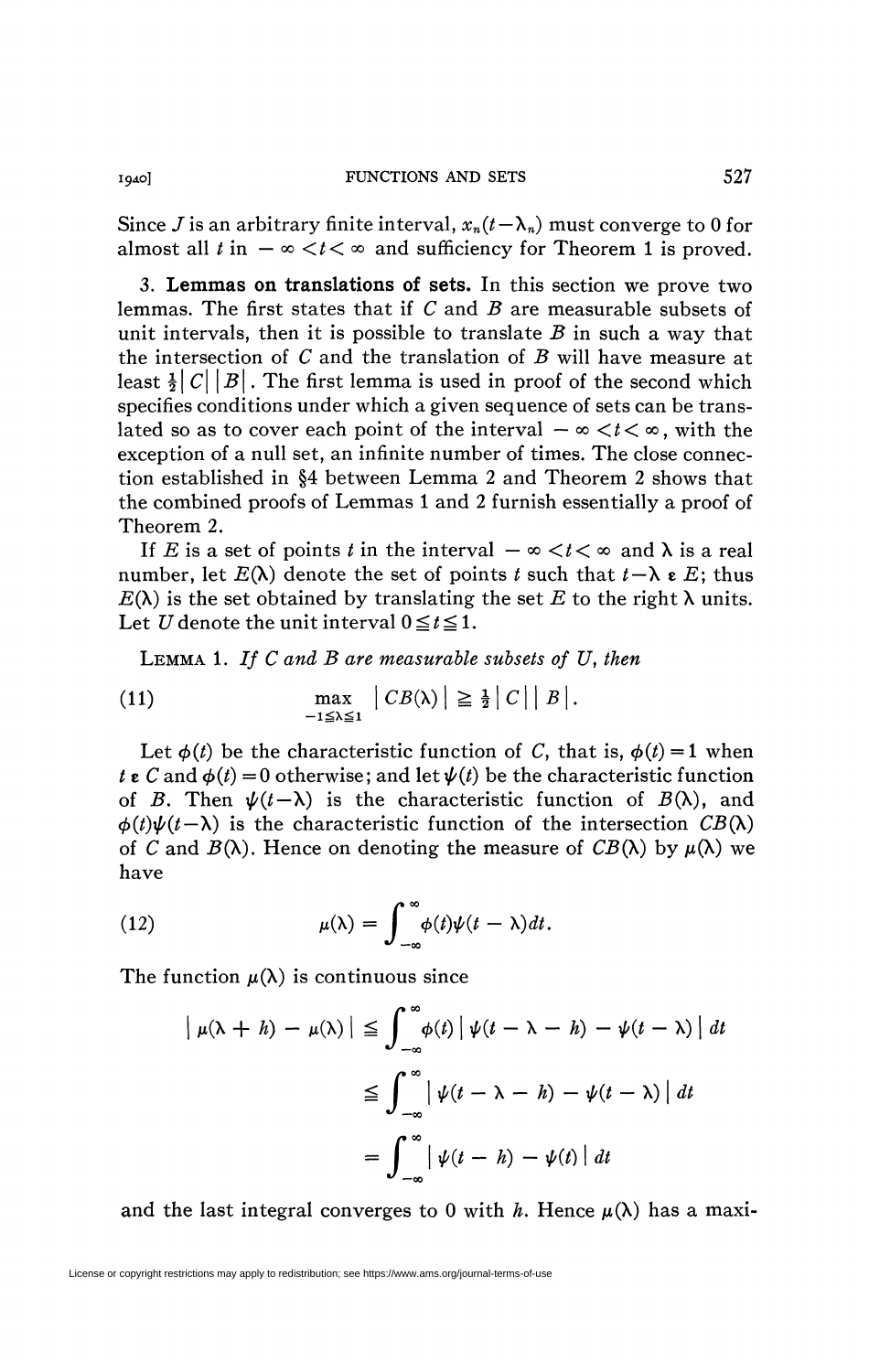mum over the interval  $-1 \leq \lambda \leq 1$ . Since  $\mu(\lambda)=0$  when  $|\lambda| >1$ , the computation

$$
\int_{-1}^{1} \mu(\lambda) d\lambda = \int_{-\infty}^{\infty} d\lambda \int_{-\infty}^{\infty} \phi(t) \psi(t - \lambda) dt
$$

$$
= \int_{-\infty}^{\infty} \phi(t) dt \int_{-\infty}^{\infty} \psi(t - \lambda) d\lambda = |C| |B|
$$

is easily justified. This equality and the inequality

(13) 
$$
\mu(\lambda) \leq \max_{-1 \leq \lambda \leq 1} \mu(\lambda), \qquad -1 \leq \lambda \leq 1,
$$

imply that max  $|CB(\lambda)| = \max \mu(\lambda) \geq \frac{1}{2} |C| |B|$  and Lemma 1 is established.

The fact that use of inequalities such as (13) often leads to crude results may make one suspicious that Lemma 1 holds when the factor  $\frac{1}{2}$  in (11) is replaced by a greater factor. To settle this question, let  $0 < \epsilon < \frac{1}{3}$ , let  $C = E_t \{ \epsilon \le t \le 1 - \epsilon \}$ , and let  $B = E_t \{ 0 \le t \le \epsilon \}$  $+E_{\epsilon}$ {1- $\epsilon \leq t \leq 1$ }. Then  $|C| = 1 - 2\epsilon$ ,  $|B| = 2\epsilon$ , and it is easy to verify that

(14) 
$$
\max_{-1 \leq \lambda \leq 1} |CB(\lambda)| = \epsilon = [1/(2-4\epsilon)] |C| |B| > 0.
$$

This shows that  $\frac{1}{2}$  is the greatest factor permissible in (11).

LEMMA 2. If  $A_1, A_2, \cdots$  is a sequence of measurable sets and a se*quence*  $U_1$ ,  $U_2$ ,  $\cdots$  *of unit intervals exists such that* 

(15) 
$$
\sum_{n=1}^{\infty} |U_n A_n| = \infty,
$$

*then there exists a sequence*  $\lambda_1, \lambda_2, \cdots$  *such that each t in the interval*  $-\infty < t < \infty$ , except those in some null set, lies in an infinite number of *the sets*  $A_n(\lambda_n)$ .

Let  $B_n = U_n A_n$  so that each  $B_n$  lies in some unit interval and  $\sum |B_n| = \infty$ . Let *n* be fixed. Choose  $\lambda_n$  such that  $B_n(\lambda_n) \subset U$ , where *U* is as before the unit interval  $0 \le t \le 1$ , and let  $C_n = U - B_n(\lambda_n)$ . Since  $\lambda'_{n+1}$  exists such that  $B_{n+1}(\lambda'_{n+1}) \subset U$ , Lemma 1 guarantees existence of  $\lambda_{n+1}$  such that

(16) 
$$
|C_{n}B_{n+1}(\lambda_{n+1})| \geq \frac{1}{2}|C_{n}| |B_{n+1}|.
$$

2 I *Cn* I I *Bn+i* J . Let  $C_{n+1} = U - [D_n(\Lambda_n) + UD_{n+1}(\Lambda_{n+1})]$ . Again from Lemma 1,  $\Lambda_{n+2}$  exists such that (16) holds when *n* is replaced by  $n+1$ . In this manner,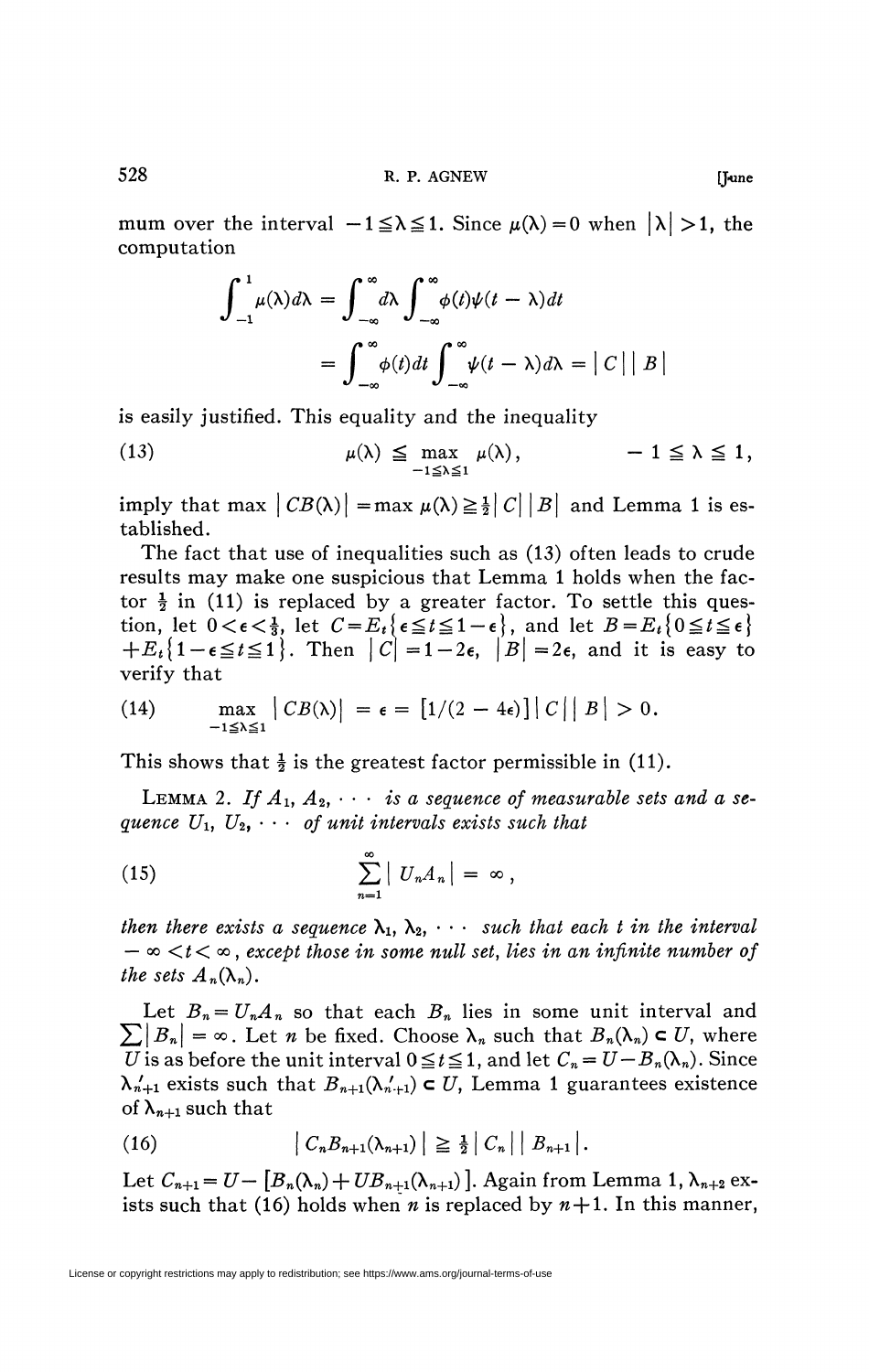we obtain a sequence  $\lambda_n$ ,  $\lambda_{n+1}$ ,  $\cdots$  of real numbers and a sequence  $C_{n+n} = U - [UB_n(\lambda_n) + UB_{n+1}(\lambda_{n+1}) + \cdots + UB_{n+n}(\lambda_{n+n})]$  $(17)$ of sets such that, for each  $p=0, 1, 2, \cdots$ ,

(18) 
$$
\sum_{k=n}^{n+p} |C_k B_{k+1}(\lambda_{k+1})| \geq \frac{1}{2} \sum_{k=n}^{n+p} |C_k| |B_{k+1}|.
$$

Since the sets  $C_k B_{k+1}(\lambda_{k+1})$   $(k = n, n+1, \dots, n+p)$  are subsets of U and no two have a point in common, the left member of (18) is less than or equal to unity for each  $p=0, 1, 2, \cdots$ . From this it follows that  $|C_{n+p}| \to 0$  as  $p \to \infty$ ; for  $|C_{n+p}|$  is monotone decreasing as  $p \to \infty$ and if  $|C_{n+p}|$  is bounded from 0, then the fact that  $\sum |B_n| = \infty$  would imply that the right member of (18) diverges to  $+\infty$  as  $\rho \rightarrow \infty$ . The conclusion that  $|C_{n+p}| \rightarrow 0$  as  $p \rightarrow \infty$  implies by (17) that

(19) 
$$
\lim_{p\to\infty} \left| UB_n(\lambda_n) + UB_{n+1}(\lambda_{n+1}) + \cdots + UB_{n+p}(\lambda_{n+p}) \right| = 1.
$$

Hence there exists a sequence  $0 = n_1 < n_2 < \cdots$  of indices such that the set

(20) 
$$
D_k \equiv UB_{n_k+1}(\lambda_{n_k+1}) + \cdots + UB_{n_{k+1}}(\lambda_{n_{k+1}})
$$

has measure  $|D_k| > 1-2^{-k-1}$  for each  $k = 1, 2, \cdots$ . Put  $P_k = D_k D_{k+1} \cdots$ and  $P = P_1 + P_2 + \cdots$ . The fact that  $D_k \subset U$  and  $|D_k| > 1 - 2^{-k-1}$  for each  $k=1, 2, \cdots$  implies that  $P_k \subset U$  and  $|P_k| \geq 1-2^{-k}$ , and consequently  $P \subset U$  and  $|P| = 1$ . If  $t \in P$ , then  $t \in P_k$  for some k so that  $t \in D_k$ for all sufficiently great k and  $t \in B_n(\lambda_n)$  for an infinite set of n, and hence also  $t \in A_n(\lambda_n)$  for an infinite set of *n*.

If the sequence of sets  $A_n$  is arranged in a double sequence  $A_{n,q}$  $(p=0, \pm 1, \cdots; q=1, 2, \cdots)$  in such a way that

(21) 
$$
\sum_{q=1}^{\infty} |A_{p,q}| = \infty, \quad p = 0, \pm 1, \pm 2, \cdots,
$$

it results from what we have already proved that for each fixed  $p$ there is a sequence  $\lambda_{p,1}$ ,  $\lambda_{p,2}$ ,  $\cdots$  such that each point of a subset of  $I_p \equiv E_t\{p \le t \le p+1\}$  of measure unity is contained in an infinite number of the sets  $A_{p,1}(\lambda_{p,1}), A_{p,2}(\lambda_{p,2}), \cdots$ . Then each point of  $-\infty < t < \infty$  with the exception of a null set lies in an infinite number of sets of the double sequence  $A_{p,q}(\lambda_{p,q})$  which can be arranged in the simple sequence  $A_n(\lambda_n)$ , and proof of Lemma 2 is complete.

The hypothesis of Lemma 2 is equivalent to the following:  $A_n$  is a sequence of measurable sets such that

1940]